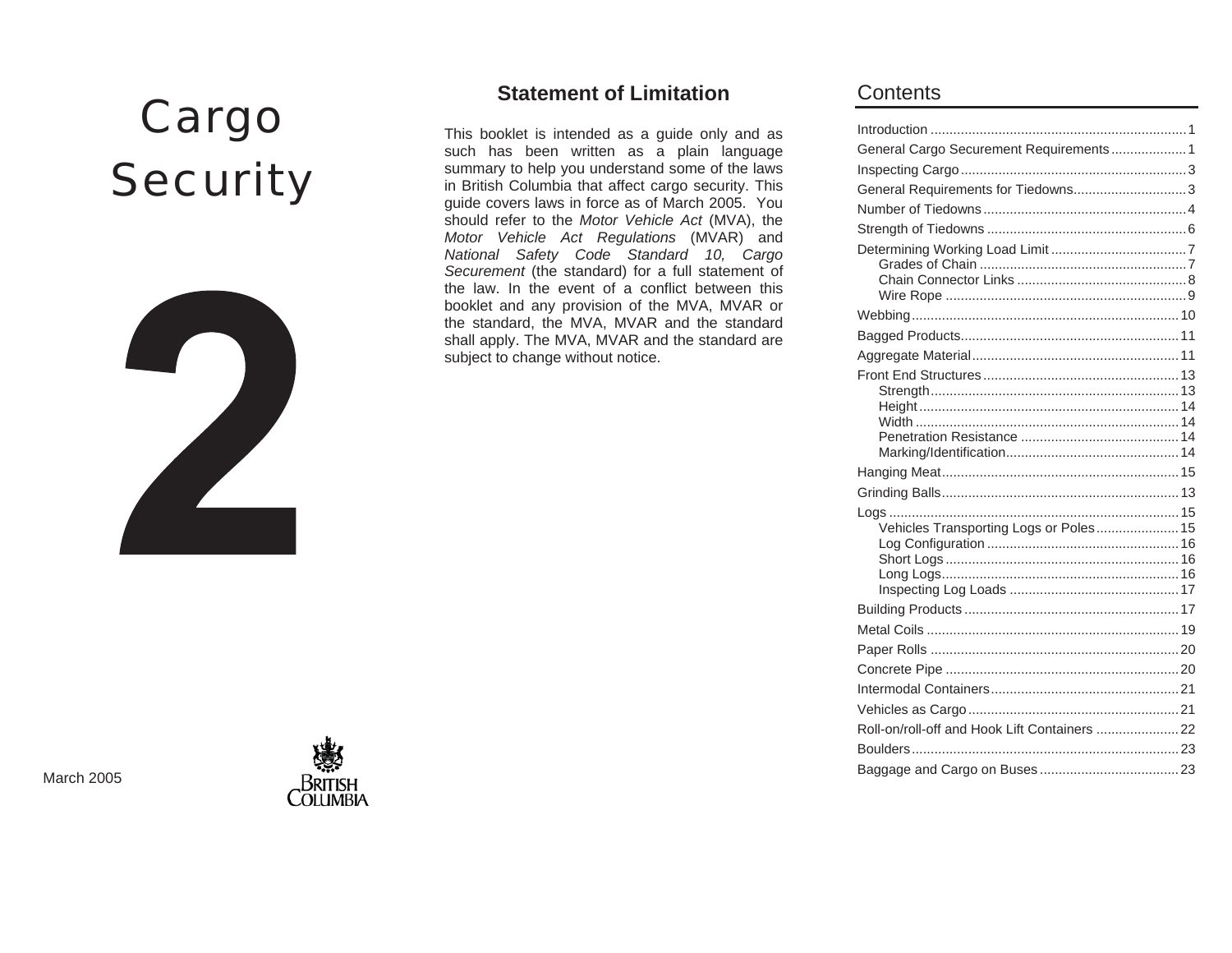#### **Introduction**

The Motor Vehicle Act Regulations (MVAR) make it an offence to operate a vehicle unless its cargo is adequately secured. The MVAR specify requirements for vehicles transporting logs or poles, covers for loose loads, affixing and marking front end structures and carrying luggage in buses. The MVAR also adopt the cargo securement requirements outlined in National Safety Code Standard 10 (the standard) as BC law. The standard outlines general securement requirements that apply to all types of cargo and requirements for certain commodities. Unless otherwise specified, the general cargo securement requirements apply in addition to the commodity specific requirements.

Following these cargo security requirements should ensure that cargo remains on a vehicle, without shifting, when a driver brakes suddenly or changes direction quickly to avoid an incident.

The information in this pamphlet is based on the requirements outlined in Division 35 of the MVAR and the standard. Carriers and drivers should refer to the standard for further information on both the general and cargo specific requirements. Copies of both the standard and the MVAR can be obtained through the Commercial Vehicle Safety and Enforcement Branch website at www.th.gov.bc.ca/cvse.

## Application

The MVAR and standard apply to all vehicles carrying cargo on highways, regardless of the vehicle's gross vehicle weight. The requirements do not apply to:

- vehicles on roads that are not highways, or
- vehicles crossing highways on highway crossing permits.

## General Cargo Securement Requirements

All cargo on or within a vehicle must be secured so that it cannot leak, spill, blow off, fall from, fall through or otherwise be dislodged from a vehicle. Cargo must also be secured so that it cannot shift enough to affect the maneuverability or stability of a vehicle. Cargo means all articles or materials carried by a vehicle, including those used in the operation of the vehicle.

The chosen cargo securement system must be appropriate for the cargo's size, shape, strength and characteristics. The securement system may include the following components:

- vehicle structure
- blocking and bracing equipment, and / or
- securing devices, such as tiedowns.

The securement system must be able to withstand the following forces:

- forward force of 80% of cargo weight
- rearward force of 50% of cargo weight
- sideways force of 50% of cargo weight, and
- upwards force of 20% of cargo weight.

The load on each component of the securement system must not exceed the working load limit of the component. Components of a cargo securement system must not be damaged, cracked, cut or weakened. Components must be in proper working order and fit for the purpose for which they are used.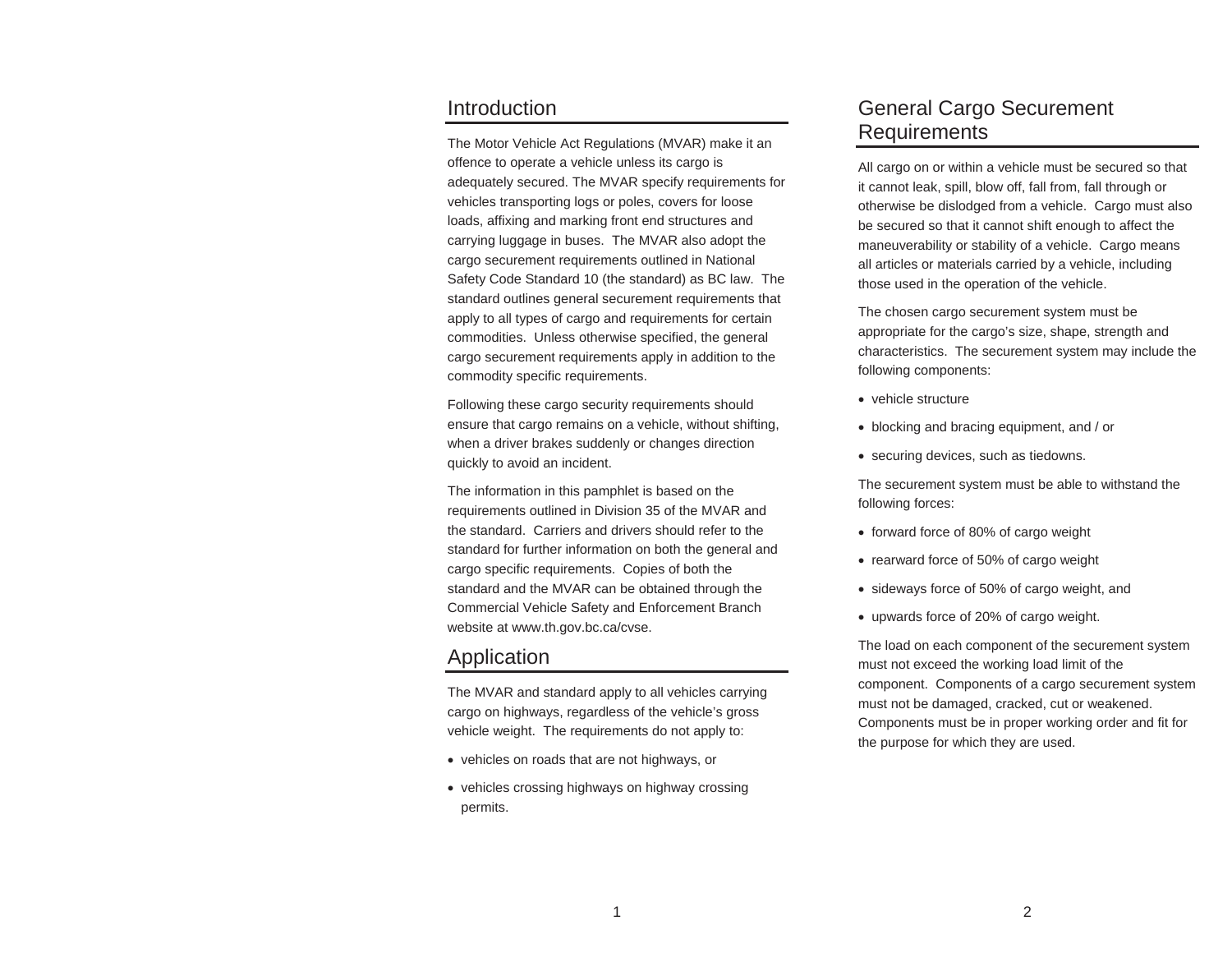# Inspecting Cargo

Under section 3 of the standard, drivers must inspect vehicles before driving to:

- confirm that equipment used in the vehicle's operation is secured
- ensure that cargo does not interfere with the safe operation of the vehicle
- ensure that cargo does not interfere with exiting the vehicle, and
- make any necessary adjustments to the cargo and cargo securement system.

A driver must re-inspect the cargo securement system within 80 km from the point where the cargo was loaded and on a regular basis during the trip at the earliest of:

- $\bullet$  a change in duty status of the driver
- 3 hours of driving, or
- $\bullet$  240 km of driving

since the last inspection.

Drivers must find safe locations to pull off the highway and inspect cargo. Drivers must record cargo securement inspections on their daily logs.

A driver need not inspect cargo if the cargo is sealed and the driver has been ordered not to inspect it, or if the cargo is inaccessible.

# General Requirements for Tiedowns

Except for steel strapping, tiedowns must be designed, constructed and maintained so that a driver can tighten them. Tiedowns must be taut and must not slip, loosen, unfasten, open or release while a vehicle is in operation. Edge protectors must be used where a tiedown could be cut or subject to abrasion where it contacts cargo. Wherever practical, tiedowns should be located inboard of rub rails.

One long chain could be used as two tiedowns, provided that each tiedown has an independent tensioning device so that the failure of one tiedown application does not result in failure of both.

Tiedowns exhibiting any of the following must not be used for cargo securement:

- chain containing cracked welds or links
- chain containing bent, twisted, stretched or collapsed links
- chain links weakened by gouges, nicks or pits
- chain incorrectly repaired
- chain links obviously worn or showing other visible evidence of loss of strength
- knots in any portion of chain, wire rope or webbing
- spread or disturbed grabhooks
- $\bullet$  cuts, nicks or splits in nylon webbing
- wire cable with missing strands or wraps, or
- an anchor point which is weakened or shows loss of strength due to cracks, breaks or distortion.

## Number of Tiedowns

The table on the following page illustrates the minimum number of tiedowns required if an article of cargo on or within a vehicle is not prevented from forward movement by a front end structure, a tiedown, other cargo or another device, such as a drop on a step deck trailer.

When cargo is prevented from forward movement the minimum number of tiedowns required is one tiedown for every 3.04 m (10 ft) of length or part thereof.

Machinery or fabricated structural items that require special methods of securement because of their size, design, shape or weight are exempted from these minimum tiedown requirements.

| <b>Article Description</b>                                             | <b>Minimum Number</b><br>of Tiedowns Required                             |
|------------------------------------------------------------------------|---------------------------------------------------------------------------|
| 1.52 m $(5 \text{ ft})$ or shorter and<br>500 kg (1,100 lb) or lighter |                                                                           |
| 1.52 m $(5 \text{ ft})$ or shorter and<br>over 500 kg (1,100 lb)       | 2                                                                         |
| More than $1.52$ m $(5 \text{ ft})$ but<br>$3.04$ m or less            | 2                                                                         |
| Longer than $3.04$ m (10 ft)                                           | $2 + 1$ tiedown for every<br>additional 3.04 m (10 ft)<br>or part thereof |

#### **EXAMPLE 1**

A 1.21 m long article weighing 600 kg on a flat deck.



As the article is not prevented from forward movement and it weighs more than 500 kg, two tiedowns are required. If practical, the tiedowns should be equally spaced along the article.

#### **EXAMPLE 2**

Two articles arranged on a flat deck. The first article is butted against the vehicle's bulkhead.

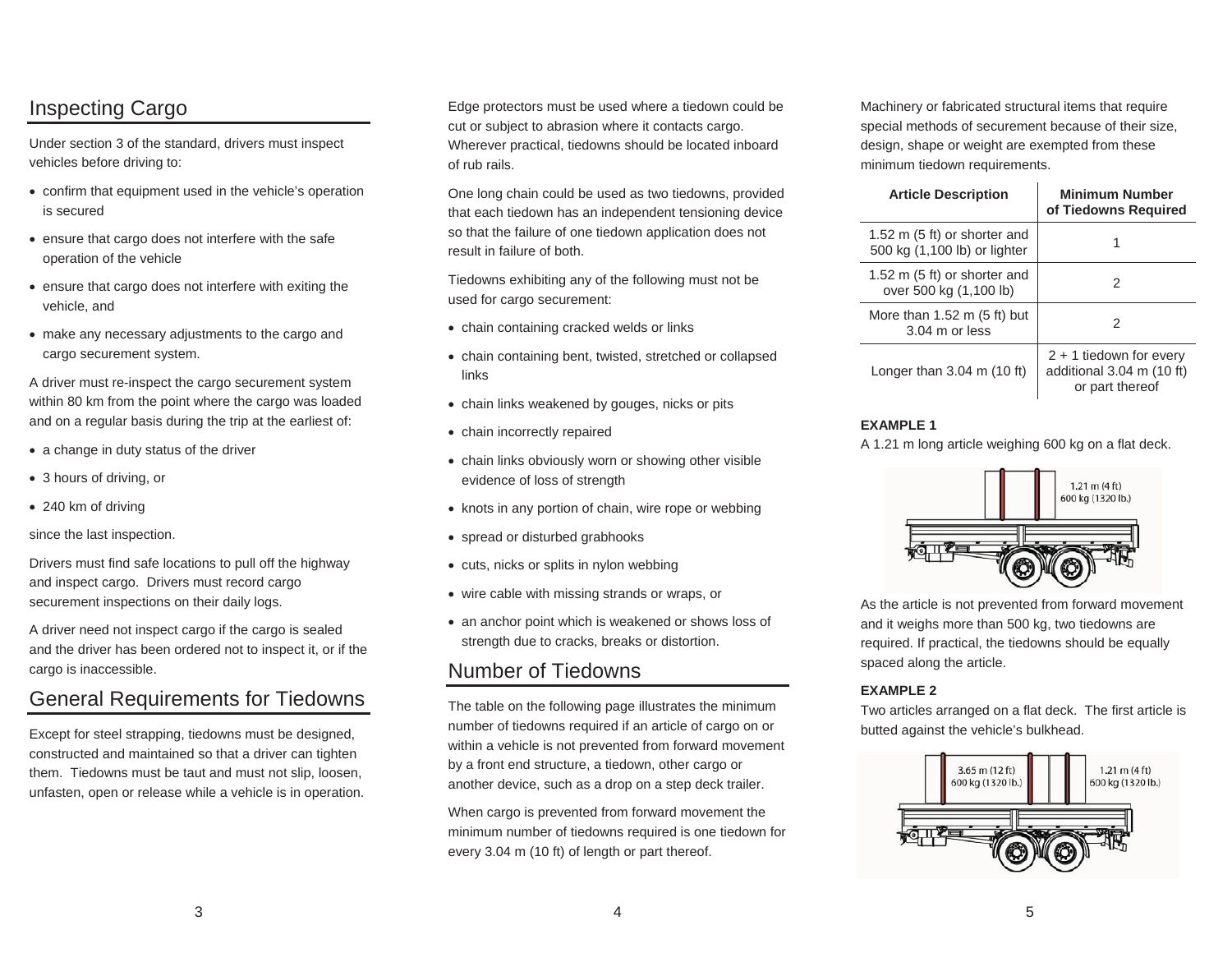As it is prevented from forward movement by the bulkhead, the first article requires only two tiedowns. Since the second article is butted against the article in front, it requires only one tiedown.

# Strength of Tiedowns

If tiedowns are used to secure cargo, the aggregate working load limit of the tiedowns must be at least 50% of the weight of the cargo. The aggregate working load limit is calculated by totaling ½ of the working load limit for each end section of a tiedown that is attached to ananchor point.

#### **EXAMPLE 3**

A 3.65 m long article weighing 600 kg on a flat deck



| The aggregate working load limit of the tiedowns must         |
|---------------------------------------------------------------|
| be no less than 300 kg (50% of 600 kg). In accordance         |
| with the table on the previous page, a 3.65 m long article    |
| that is not prevented from forward movement requires          |
| three tiedowns. Therefore, each tiedown must have a           |
| working load limit of not less than 100 kg (300 kg $\div$ 3). |

If the only available tiedowns have a working load limit of 50 kg, then six tiedowns must be used.

However, if tiedowns rated at a working load limit of 200 kg were available, three tiedowns must still be used, since the standard stipulates the minimum number required as well as the minimum strength.

# Determining Working Load Limit

The working load limit of a tiedown is the lowest working load limit among the tiedown components, anchor points and associated connector or attachment mechanisms.

The working load limit of a component is determined by referring to either the numeric working load limit or grade marked on the component by the manufacturer. Where the manufacturer does not mark a tiedown, the standard includes tables of working load limits for various tiedown materials including chain, synthetic webbing, wire rope, manila rope, synthetic rope and steel strapping. Requirements for some of these materials are reproduced in the sections below.

The standard prohibits the use of unmarked tiedowns after January 1, 2010.

### **GRADES OF CHAIN**

The standard includes the following table of working load limits for various grades of chain.

| Size                   | Grade 3              | Grade 43             | Grade 70             | Grade 80       | Grade 100         |
|------------------------|----------------------|----------------------|----------------------|----------------|-------------------|
|                        | <b>Proof coil</b>    | <b>High test</b>     | Transport            | Alloy          | Alloy             |
| 7 mm                   | 590 kg               | 1180 kg              | 1430 kg              | 1570 kg        | 1950 kg           |
| $(1/4$ in)             | (1300 lb)            | (2600 lb)            | (3150 lb)            | (3500 lb)      | (4300 lb)         |
| 8 mm                   | 860 kg               | 1770 kg              | 2130 kg              | 2000 kg        | 2600 kg           |
| $(5/16$ in)            | (1900 lb)            | (3900 lb)            | (4700 lb)            | (5100 lb)      | (5700 lb)         |
| $10 \text{ mm}$        | 1200 kg              | 2450 kg              | 2990 kg              | 3200 kg        | 4000 kg           |
| $(3/8)$ in)            | (2650 lb)            | (5400 lb)            | (6600 lb)            | (7100 lb)      | (8800 lb)         |
| $11$ mm<br>$(7/16$ in) | 1590 kg<br>(3500 lb) | 3270 kg<br>(5800 lb) | 3970 kg<br>(8750 lb) |                |                   |
| 13 mm                  | 2040 kg              | 4170 kg              | 5130 kg              | 5400 kg        | 6800 kg           |
| $(1/2$ in)             | (4500 lb)            | (9200 lb)            | (11300 lb)           | (12000 lb)     | (15000 lb)        |
| 16 mm                  | 3130 kg              | 5910 kg              | 7170 kg              | 8200 kg        | 10300 kg          |
| $(5/8)$ in)            | (6900 lb)            | (11500 lb)           | (15800 lb)           | (18100 lb)     | (22600 lb)        |
| Chain<br><b>Marks</b>  | 3<br>30<br>300       | 4<br>43<br>430       | 7<br>70<br>700       | 8<br>80<br>800 | 10<br>100<br>1000 |

#### **CHAIN CONNECTOR LINKS**



Pear shaped missing links and double clevis links are compatible with Grade 30 – short link (BBB) chains and lower grades.

Alloy connecting links are compatible with Grade 70 chains.



Quick connectors are not suitable for any heavy duty operation.



Chain hooks are generally compatible with chain of the same size and grade (i.e., 7 mm alloy grab hooks are compatible with 7 mm alloy chain).



Slip hooks are generally slightly weaker than chain of the samesize and grade.

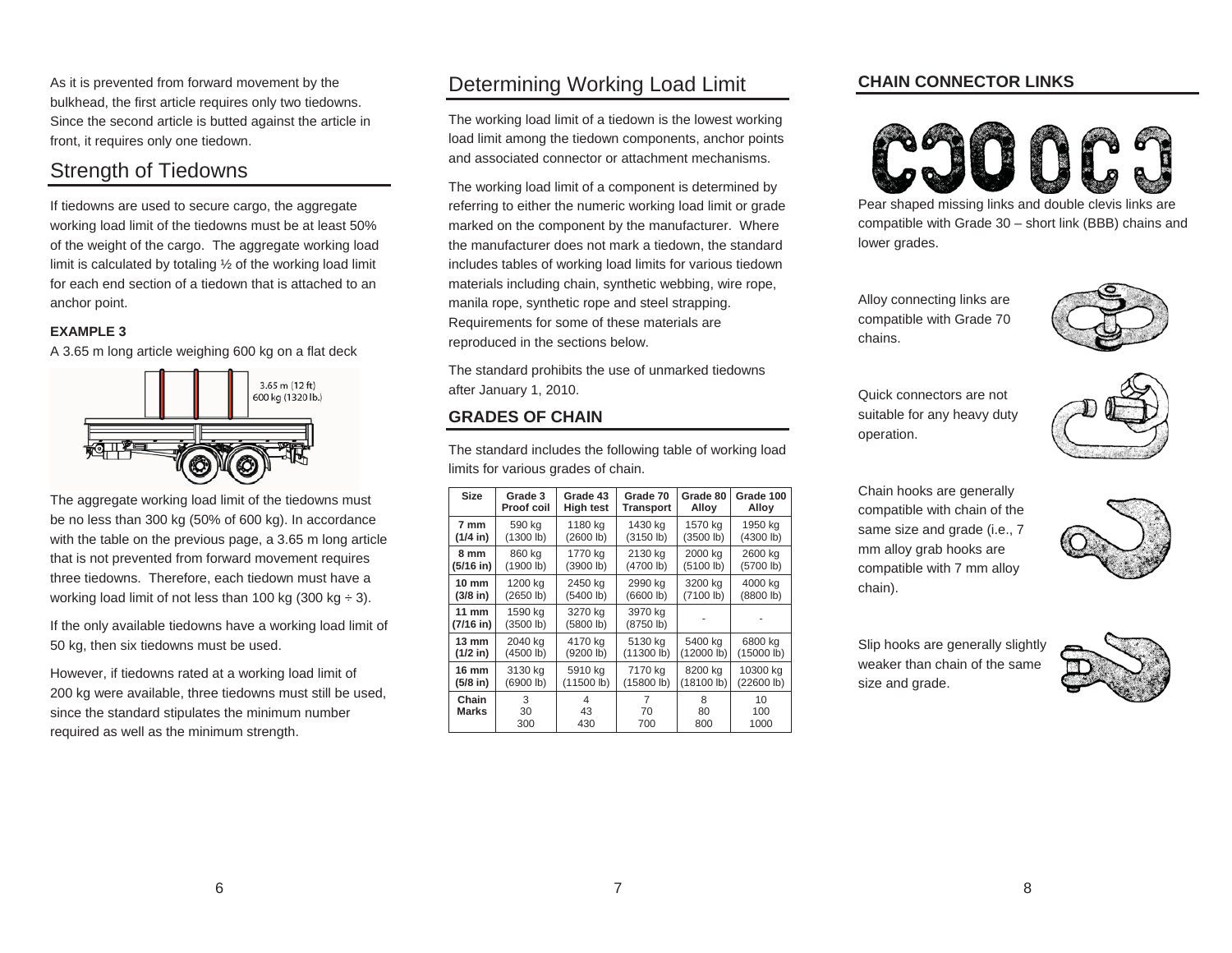#### **WIRE ROPE**

The following table must be used when determining the working load limit of unmarked wire rope tiedowns.

|                    | <b>DIAMETER</b> | <b>WORKING LOAD LIMIT</b> |               |  |
|--------------------|-----------------|---------------------------|---------------|--|
| <b>Millimeters</b> | <b>Inches</b>   | Kilograms                 | <b>Pounds</b> |  |
| 7                  | 1/4             | 640                       | 1400          |  |
| 8                  | 5/16            | 950                       | 2100          |  |
| 10                 | 3/8             | 1360                      | 3000          |  |
| 11                 | 7/16            | 1860                      | 4100          |  |
| 13                 | 1/2             | 2400                      | 5300          |  |
| 16                 | 5/8             | 3770                      | 8300          |  |
| 20                 | 3/4             | 4940                      | 10900         |  |
| 22                 | 7/8             | 7300                      | 16100         |  |
| 25                 |                 | 9480                      | 20900         |  |

Wire rope must be protected against damage, and the following precautions are required:

- Dunnage or special brackets must be used to protect wire rope where it contacts sharp edges. This also protects the cargo from damage by the rope.
- Thimbles may be used when attaching hooks, chains, clevises or similar devices to wire rope.
- If saddle and u-bolt cable clamps are utilized, the ubolt must be attached against the dead or free end.
- At least two saddle and u-bolt clamps must be used for rope sizes up to and including 11 mm.
- At least three saddle and u-bolt clamps must be used on 13 mm wire rope.

U-bolt cable clamp



- If a winch-type tightening device is used, similar to that shown below:
- the winch must be specifically designed for use with wire rope, or
- the wire rope must be protected against cutting and be anchored securely to the drum if the winch is designed for webbing.



## **Webbing**

Synthetic webbing straps are acceptable for securing lumber, building materials and other nonabrasive cargo.

Webbing may utilize winch tightening devices mounted on the side of a vehicle in fixed positions, or an adjustable installation where the winches are mounted on a slide bar or track. An example of a winch tightening device for nylon webbing is illustrated below. Other acceptable tightening systems are also available.



Care must be taken to ensure webbing is protected from abrasive surfaces or sharp edges by using suitable protectors. The figure below shows two types of acceptable webbing protectors.



A twist in the webbing to prevent vibration due to wind is acceptable.

As illustrated in the figure on the right, a hook end or othermetal fitting permanently attached to the webbing must be used whenattaching the webbing to a structural part of the vehicle.



# Bagged Products

Cement, fertilizer and many other products are packaged in bags, and then stacked on pallets for shipment. Interlocking the bags on the pallets and wedging the pallets on the trailer is not sufficient. The bags must be secured by tiedowns and dunnage (corner boards).

# Aggregate Material

If sideboards or tiedowns are not effective methods for securing aggregate material, a cover must also be used to ensure the cargo does not escape from the vehicle.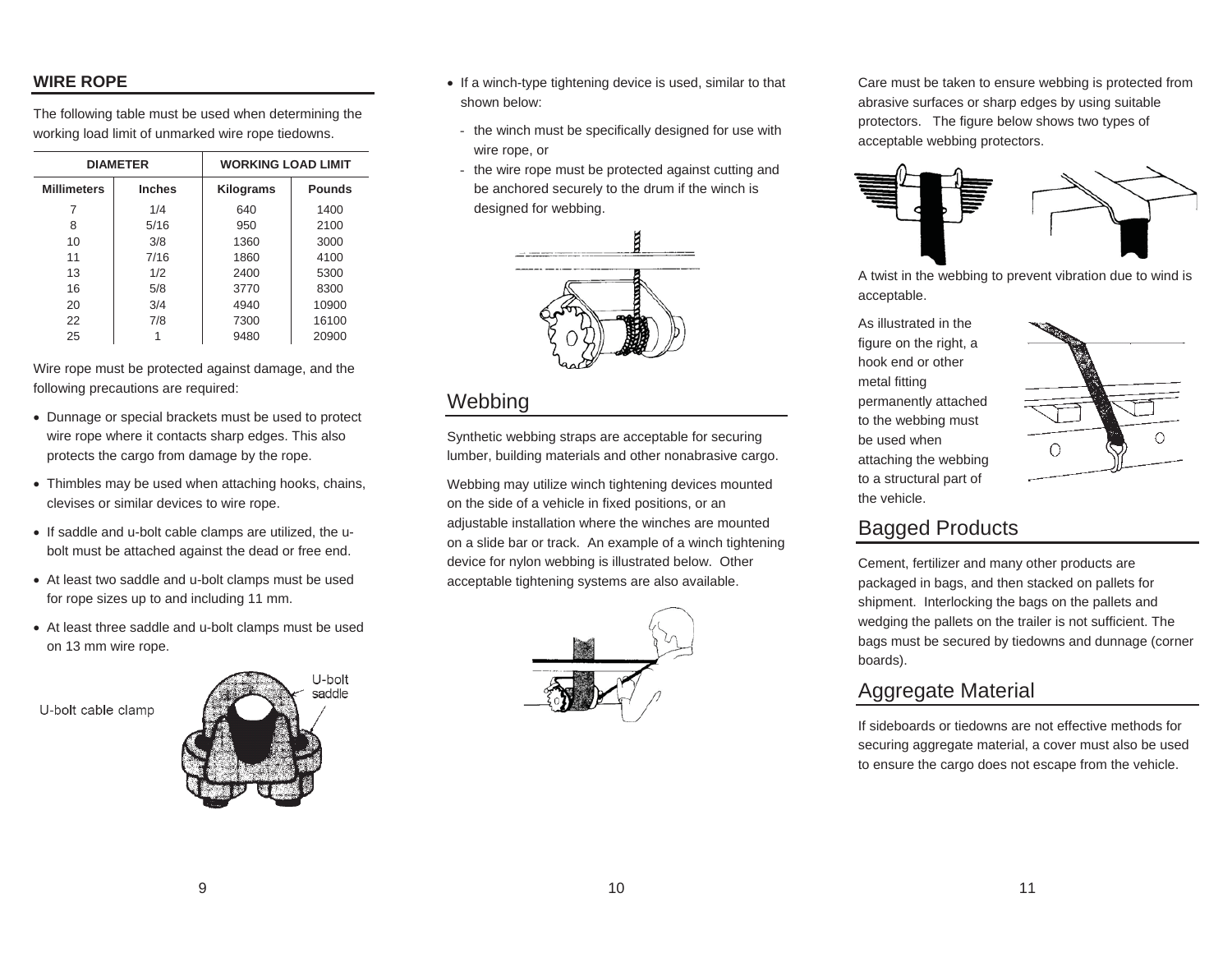Section 35.06 of the MVAR requires the use of a cover to secure cargo if both of the following conditions exist:

- The cargo is an aggregate material. In this case, the term "aggregate material" is not restricted to rock, gravel stone, or sand, but includes wood chips, garbage, loose paper or any collection of small articles.
- The load is likely to bounce, blow or drop from the vehicle while in transit.

#### **EXAMPLE 4**

A dump truck carrying ¾" crushed stone in a 7.6 cubic metre box with sideboards. Although the load is piled such that the peak in the centre of the box is higher than the sideboards, the stone along the sides of the box is not up to the bottom of the sideboards.



Since there is no danger of stone bouncing out, a cover is not required. Debris from the ledges on the outside of the box and tailgate must be removed prior to setting out. The tailgate must close tightly against the box so that the load cannot escape through cracks.

#### **EXAMPLE 5**

The same truck now has a full load of paper, debris and garbage. Since it is likely that the load will be blown out of the box, a cover will be required.



# Grinding Balls

Grinding balls are typically carried on flat deck trailers fitted with sidestakes and sideboards of adequate strength fitted between the sidestakes and the grinding balls. The sideboards must extend above the height of the grinding balls. Depending upon their size, tarping may also be required to prevent the balls from bouncing off the truck.

## Front End Structures

The standard defines a front end structure as a vertical barrier across the front of a deck that prevents cargo from moving forward. A cab shield is not considered a front end structure.

Division 5 of Part 1 of the standard sets out a number of requirements for front end structures used as part of the cargo securement system. Section 35.07 of the MVAR contains additional requirements for affixing and marking front end structures. These requirements are outlined in the sections that follow. They apply only when cargo is in contact with the front end structure.

### **STRENGTH**

Front end structures less than 1.83 m in height must be able to withstand a static load of at least 50% of the total cargo weight uniformly distributed over the front end structure. If the front end structure is 1.83 m or taller, then the structure must be able to withstand a static force equal to 40% of the total cargo weight.

To assist the log-haul industry, a drawing package of a log-haul bulkhead has been prepared which can be constructed in a small fabrication shop. These drawings are available free of charge from the Commercial Transport Section (Weights, Dimensions & Load Security). To request a drawing package, call (250) 953-4026.

### **HEIGHT**

Since the operator of a vehicle typically occupies a space within 120 cm of the cab floor, the standard requires a front end structure that is no shorter than the shorter of:

- 122 cm above the deck, or
- the height at which the front end structure prevents the cargo from moving forward.

### **WIDTH**

The width of a front end structure must be no narrower than the narrower of:

- the width of the vehicle, or
- the width at which the front end structure prevents the cargo from moving forward.

### **PENETRATION RESISTANCE**

A front end structure must be able to resist penetration by an article of cargo when the vehicle decelerates at a rate of 6.1 m/s<sup>2</sup>. A front end structure must not have any openings or gaps that would allow an article of cargo to pass through.

#### **MARKING/IDENTIFICATION**

A front end structure must be attached according to its manufacturer's recommendations. A front end structure must also be identified in one of the following two ways:

1. permanently marked with:

- its model number or serial number
- the name and address of its manufacturer, and
- its rated capacity for cargo weight.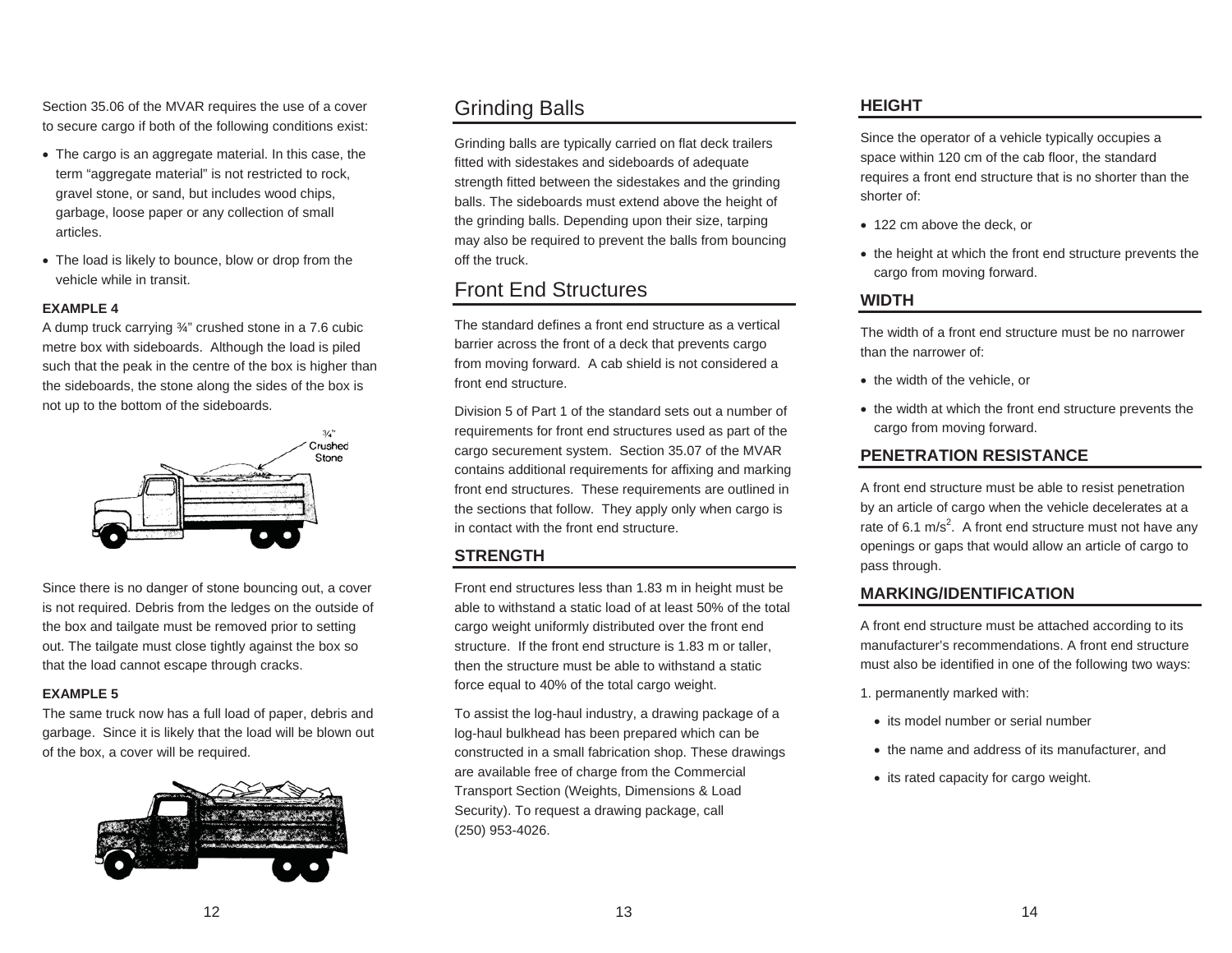- 2. identified by a copy of a letter, signed by the manufacturer or a professional engineer and carried in the vehicle, that certifies:
	- its model number or serial number, and
	- its rated capacity for cargo weight.

## Hanging Meat

Cargo must be secured so that it cannot affect the operation of the vehicle by shifting or swaying. This means that hanging meat must be properly secured.

# Logs

Division 1 of Part 2 of the standard and section 35.06 of the MVAR outline specific requirements for securing logs. The following sections outline these requirements.

#### **VEHICLES TRANSPORTING LOGS OR POLES**

Under section 29(1) of the standard, vehicles transporting logs and poles must be equipped with bunks, bolsters, stakes or other means of cradling the logs.

Section 35.05 of the MVAR sets out additional requirements for vehicles transporting logs or poles. Stakes and stake extensions must form an angle of 90 degrees or less with the bunk cross member. Stakes must be secured to the vehicle by one of the following methods:

- by a method approved by a professional engineer
- by a pin and closed loop stake lines consisting of wire rope at least 22 mm in diameter, or
- with properly welded gussets of adequate strength.

Stake extensions must be securely attached to the stakes and bunks must be securely attached to the vehicle frame.

A pole, tri-axle or quad trailer may be secured to a truck by one securement device of sufficient strength.

#### **LOG CONFIGURATION**

Division 1 of Part 2 of the standard sets out specific requirements for securing logs and poles, including:

- logs must be solidly packed
- outer bottom logs must touch and rest solidly against a bunk, bolster or stake
- each outside log in a stack should touch at least two bunks, bolsters or stakes
- if one end of a log does not touch, it must rest on the other logs in a stable manner and extend beyond the bunk, bolster or stake
- the center of the highest log on each side or end must be lower than the tops of the bunks or stakes, and
- upper logs that form the top of the load must be at least level, but preferably crowned.

#### **SHORT LOGS**

Logs up to 4.9 m long loaded lengthwise on a flat deck semi-trailer must be secured by at least two tiedowns. Load encircling binders are not sufficient. If logs are shorter than 3.04 m and blocked in the front and rear, the logs may be secured by only one tiedown. The aggregate working load limit of tiedowns used to secure each stack must be at least 1/6 of the weight of the stack.

#### **LONG LOGS**

As illustrated in the figure on the following page, each stack of logs longer than 4.9 m loaded lengthwise on a frame or flatbed vehicle must be secured by at least two tiedowns with an aggregate working load limit of at least 1/6 of the weight of the stack. Each outside log must be secured by at least two tiedowns.



Alternatively, long longs on a frame vehicle may be secured by two or more tiedowns used as wrappers to encircle the entire stack of logs.

Logs transported by pole trailers must be secured by at least one tiedown at each bunk or two or more tiedownsused as wrappers that encircle the entire stack. The front and rear wrappers must be at least 3.04 m apart. The aggregate working load limit of tiedowns used to secure each stack must be at least 1/6 of the weight of the stack.

Chock blocks must be used to prevent shifting of logs that have a diameter of more than 0.6 m. Large diameter logs that rise above the bunks must be secured to the underlying load with at least two additional wrappers.

### **INSPECTING LOG LOADS**

Before a vehicle transporting logs enters a highway from a private road, the driver must inspect the vehicle, the logs and the securing devices to ensure compliance with the standard. If required, the driver must make adjustments and add more securing devices.

# Building Products

Bundles of lumber, drywall, plywood and similarly shaped building products must be secured in accordance with the requirements set out in Division 2 of Part 2 of the standard.

Side by side bundles must either be:

- placed in direct contact with one another, or
- prevented from shifting towards each other by dunnage or blocking.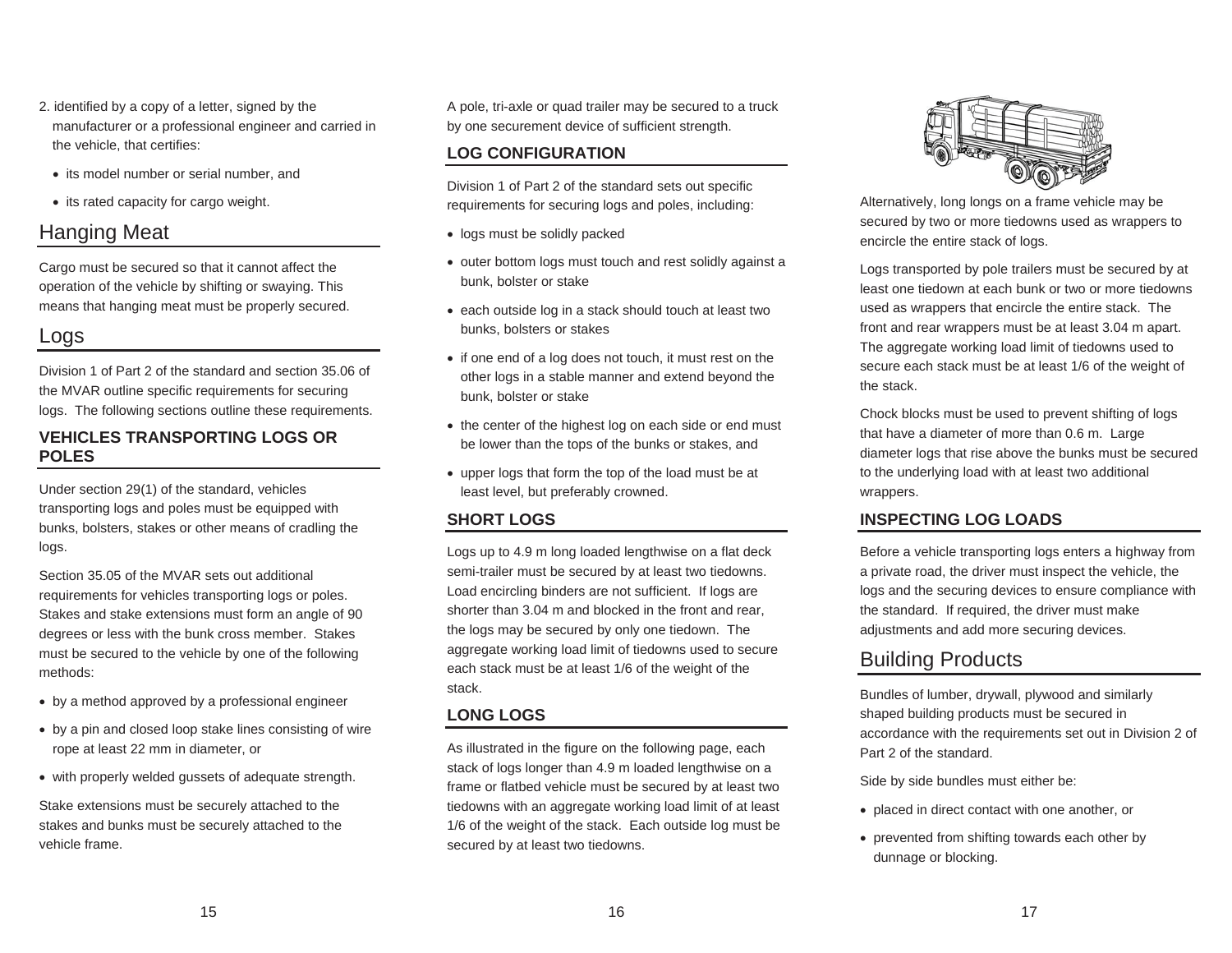Bundles in two or more layers may be secured using a variety of methods:

1. If blocked from lateral movement by stakes on the sides of the vehicle, or by blocking or high friction devices between tiers, bundles may be secured by tiedowns laid over the top layer, with a minimum of two tiedowns for bundles longer than 1.52 m. Proper securement of bundles on a vehicle equipped with stakes is illustrated below.



- 2. If the bundles are placed directly on top of one another, or on spacers of adequate size and orientation, they may be secured by a combination of:
	- tiedowns over the top layer
	- tiedowns over the second layer, or at 1.85 m above the trailer deck, whichever is greater, and
	- tiedowns for other multiple layers not over 1.85 m above the trailer.

For example:

- if there are two tiers of bundles, each over 1.85 m in height, each tier must be secured by tiedowns in accordance with the general cargo securement requirements
- $\bullet$  if there are three tiers of bundles and the bottom two tiers exceed 1.85 m in height, all tiers must be secured independently in accordance with the general cargo securement requirements, or
- if there are three tiers of bundles and only the top most tier exceeds 1.85 m in height, then the bottom two tiers may be secured together and the top tier

must be secured independently. This arrangement of bundles is shown in the figure below.



3. Bundles may be secured by tiedowns over each layer, with at least two tiedowns on each top bundle longer than 1.52 m, as shown below.



# Metal Coils

The standard outlines specific requirements for the transportation of coils of rolled sheet metal where the shipment of coils weighs 2,268 kg (5,000 lb) or more.

Coils transported with eyes vertical must be prevented from tipping forward, rearward and sideways. Blocking, bracing, friction mats or tiedowns must also be used to prevent forward and rearward movement of vertical coils. Coils transported with eyes crosswise or lengthwise must be secured against rolling as well as against forward and rearward movement.

Detailed requirements for securement of the various possible configurations of metal coils can be found in Division 3 of Part 2 of the standard.

## Paper Rolls

Shipments of paper rolls weighing 2,268 kg (5,000 lb) or more must be secured in accordance with Division 4 of Part 2 of the standard.

Rolls loaded in sided vehicles require the use of blocking, bracing, friction mats or tiedowns to prevent sliding, tipping or rolling. Stacks of rolls require additional securement to prevent significant movement by upper layers. Rolls loaded on flatbed or curtain sided vehicles require additional tiedowns. Transporters of paper rolls should refer to the standard for detailed securement requirements.

# Concrete Pipe

Securement of concrete pipe loaded crosswise on a flatbed vehicle is governed by Division 5 of Part 2 of the standard. The general cargo securement requirements apply to concrete pipe transported in sided vehicles or loaded with eyes vertical or lengthwise.

Pipes of different sizes within one load must be grouped together and secured separately. The front and rear pipes in a single or bottom layer must be immobilized by blocking, wedges, vehicle structure or other equivalent means. Tiedowns are required through the front and end pipes in order to firmly hold inner pipes in place. As shown in the figure below, tiedowns must be placed both lengthwise and crosswise over groups of small pipe that are not individually secured by tiedowns.

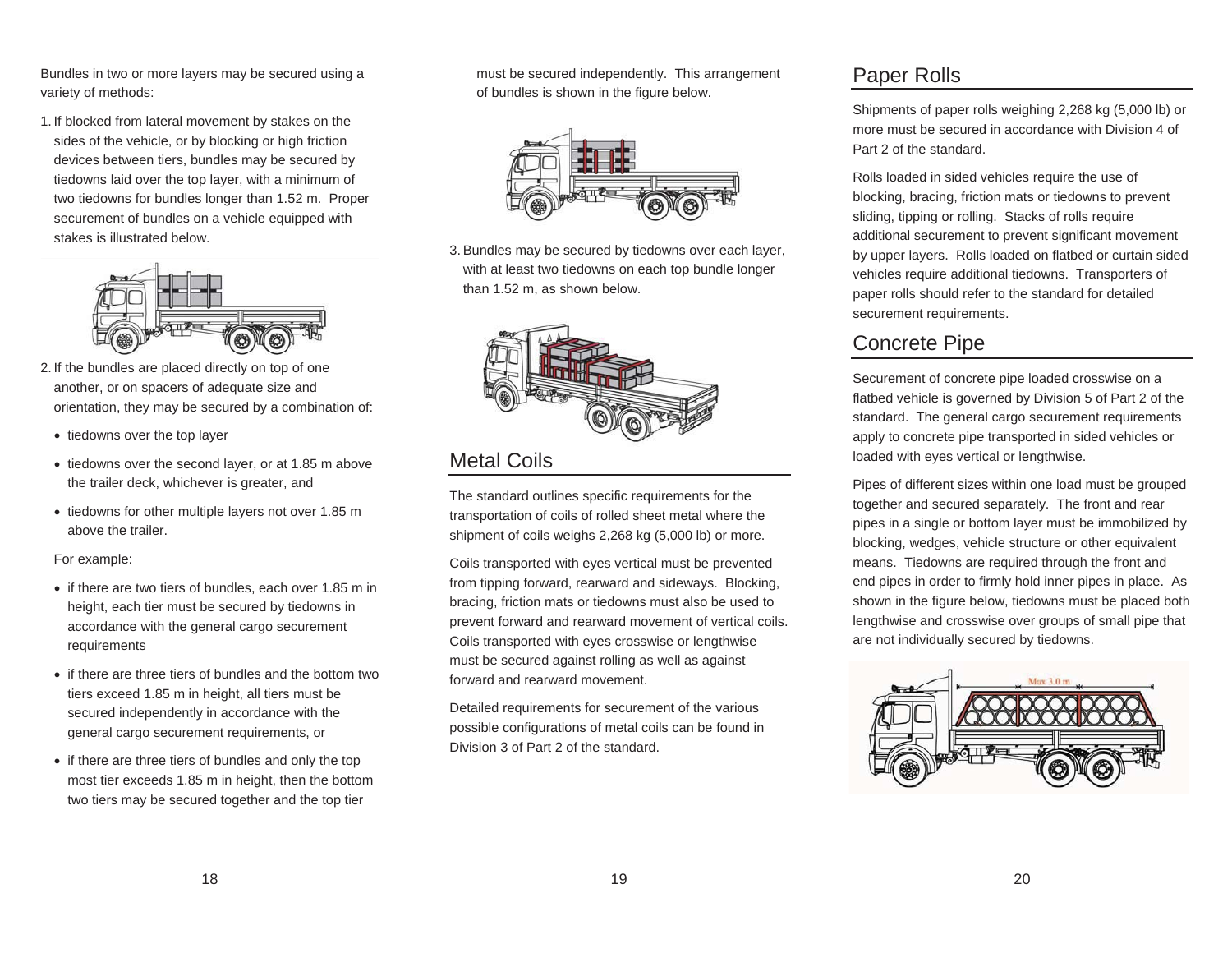Large pipes require additional tiedowns through individual pipes. Detailed securement requirements are outlined in the standard.

## Intermodal Containers

Division 6 of Part 2 of the standard outlines securement requirements for intermodal containers. Cargo within the containers must be secured in accordance with the general cargo securement requirements or, when applicable, the commodity specific requirements.

Intermodal containers loaded on a container chassis vehicle must be secured to the container chassis with integral locking devices. These devices must ensure the cargo does not move more than the maximum set out in the standard. Chain is not an integral locking device but may be used as an interim measure to secure an intermodal container to a container chassis vehicle if the integral locking device is damaged or missing.

Intermodal containers transported on other types of vehicles must be secured to the vehicle by:

- chains, wire ropes or integral locking devices that are fixed to all the lower corners, and / or
- crossed chains that are fixed to all the upper corners

with an aggregate working load limit of 50% of the weight of the container. Securement points need not be on the exact corners of the container.

# Vehicles as Cargo

In accordance with Division 7 of Part 2 of the standard, vehicles with a GVW of less than 4500 kg must be secured at both the front and rear with a minimum of two tiedowns. A winch may be used as a front tiedown. The general requirements for numbers of tiedowns do not apply. Heavy vehicles that weigh more than 4500 kg must be restrained by a minimum of four tiedowns, each with a working load limit of at least 2,268 kg (5,000 lb).

Additional tiedowns may be required so that the aggregate working load limit of all tiedowns is at least 50% of the cargo weight. Accessory equipment on heavy vehicles, such as hydraulic shovels, must be completely lowered and secured to the vehicle.

Stacked, flattened or crushed vehicles must be secured using containment walls, tiedowns, or a combination of these two methods. Tiedowns must have a working load limit of at least 2,268 kg (5,000 lb) and must not be synthetic webbing. Vehicles transporting flattened or crushed vehicles must have equipment that prevents loose parts falling from the load.

## Roll-on/roll-off and Hook Lift Containers

Generally, roll-on/roll-off and hook-lift containers are carried on specially designed vehicles that are equipped with an integral securement system. Where a container is being transported on a vehicle without a functioning or compatible integral securement system, Division 8 of Part 2 of the standard specifies a number of securement requirements.

Where a front stop or lifting device is missing, damaged or incompatible with the securing devices on a container, the container must be secured to the vehicle using manually installed tiedowns that provide the same level of securement as the component they replace.

If the vehicle does not have an integral securement system, the container must be:

- blocked against forward movement by the lifting device, stops or another restraint mechanism, such as a chain
- $\bullet$  secured to the front of the vehicle by the lifting device, or another securing device, to prevent sideways and vertical movement, and
- secured to the rear of the vehicle using:
	- a tiedown attached to the vehicle chassis and the container. This tiedown may be attached to one rail.
	- 2 tiedowns installed lengthwise, each securing one side of the container to one of the vehicle's side rails
- 2 hooks, or
- equivalent mechanisms.

The same device may be used for securing the container to the front and rear of the vehicle.

## **Boulders**

Boulders that weigh more than 5,000 kg, or have a volume greater than two cubic metres, must be secured as outlined in Division 9 of Part 2 of the standard when transported on a flatbed vehicle or a vehicle that is not specifically designed for transporting boulders.

A boulder must be placed with its flattest or largest side on the deck and must be supported by at least two pieces of hardwood blocking or in a crib. At least two chains must be used to secure the boulder to the vehicle. Non-cubic shaped boulders with unstable bases require additional tiedowns.

## Baggage and Cargo on Buses

Section 35.09 of the MVAR places strict limits on the transportation of cargo or baggage in the passenger compartment of buses. Cargo must be carried:

- in overhead racks adequately designed and constructed, and equipped with an elastic rope or cord, doors, or a rigid vertical edge equal to 1/2 the height of the remaining opening
- stowed under the seats and against a barrier which prevents forward movement
- in a separate compartment enclosed on all sides, or
- on a passenger's lap.